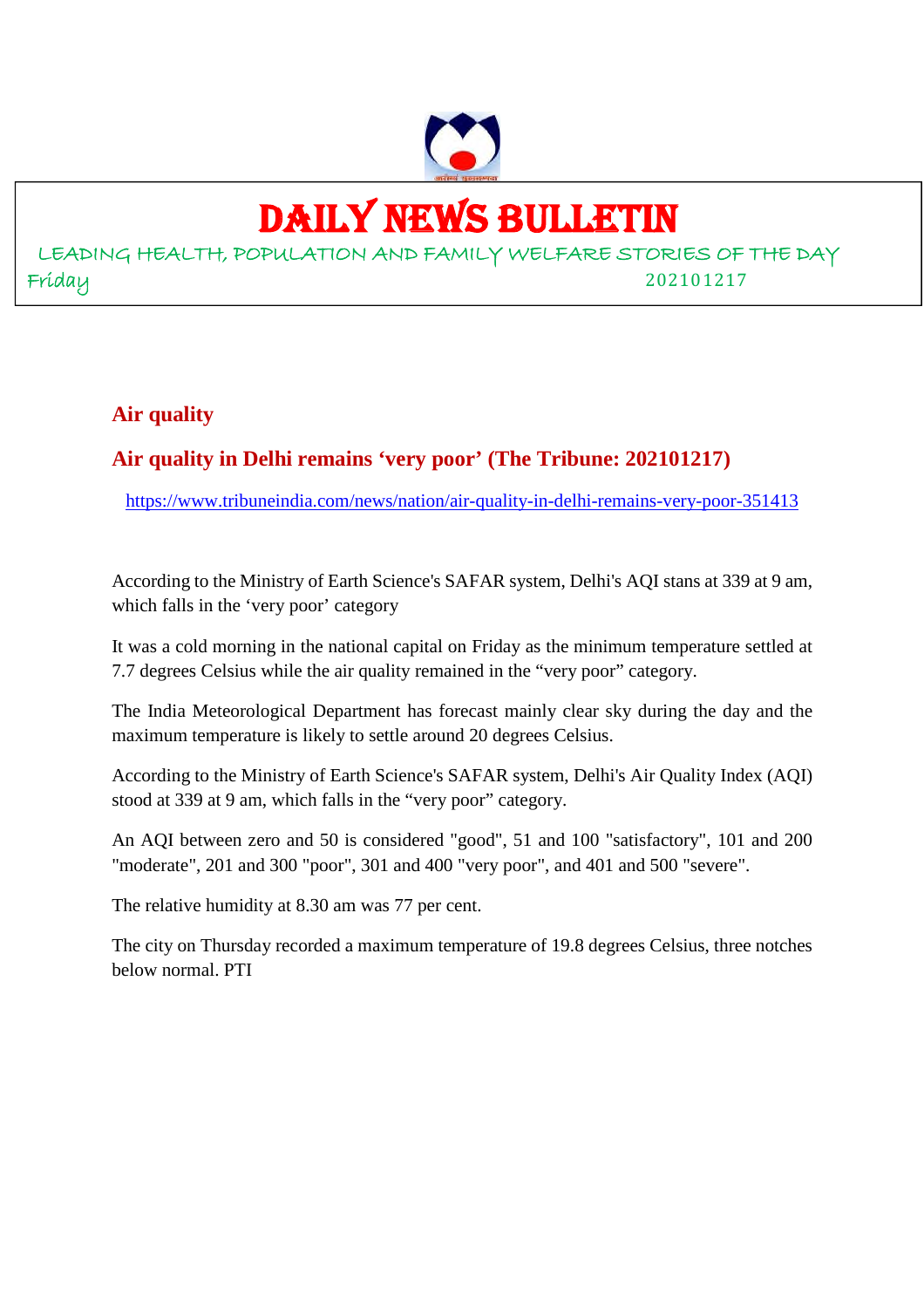#### **Moderna Covid vaccine**

#### **Moderna Covid vaccine 'highly effective' against coronavirus variants: Study (The Tribune: 202101217)**

https://www.tribuneindia.com/news/health/moderna-covid-vaccine-highly-effective-againstcoronavirus-variants-study-351050

Omicron variant had not yet been detected in Southern California region at the time of study, say researchers

Moderna Covid vaccine

Moderna Covid vaccine 'highly effective' against coronavirus variants: Study

Photo for representational purpose only. Reuters file

Two doses of Moderna COVID-19 vaccine are highly effective against SARS-CoV-2 variants, but protection against Delta infection decreases over time, according to a study conducted in the US.

At the time of the study, the omicron variant had not yet been detected in the Southern California region, the researchers said.

The research, published in The British Medical Journal on Wednesday, showed the vaccine was effective against COVID-19 hospitalisation associated with the Delta variant.

However, vaccine effectiveness against the variant moderately declined with increasing time after vaccination.

"This study confirmed effectiveness against all variants during the study period, although we did find a drop in effectiveness over time against Delta infection, from 94 per cent effectiveness in the first 2 months after vaccination to 80 per cent effectiveness after 6 months," said Katia Bruxvoort, from Kaiser Permanente, US.

"Protection against hospitalisation due to the Delta variant remained high at 98 per cent effectiveness," said Bruxvoort, the lead author of the study.

Beginning in March 2021, Kaiser Permanente in Southern California began sending positive SARS-CoV-2 specimens from both symptomatic and asymptomatic people to a contracted laboratory for whole genome sequencing.

This study, funded by Moderna, included 8,153 people who tested positive for SARS-CoV-2, with specimens collected from March 1 to July 27, 2021.

Among them, 91.3 per cent were unvaccinated, 1.4 per cent had received one dose of Moderna COVID-19 vaccine, and 7.3 per cent had received two doses of the preventive.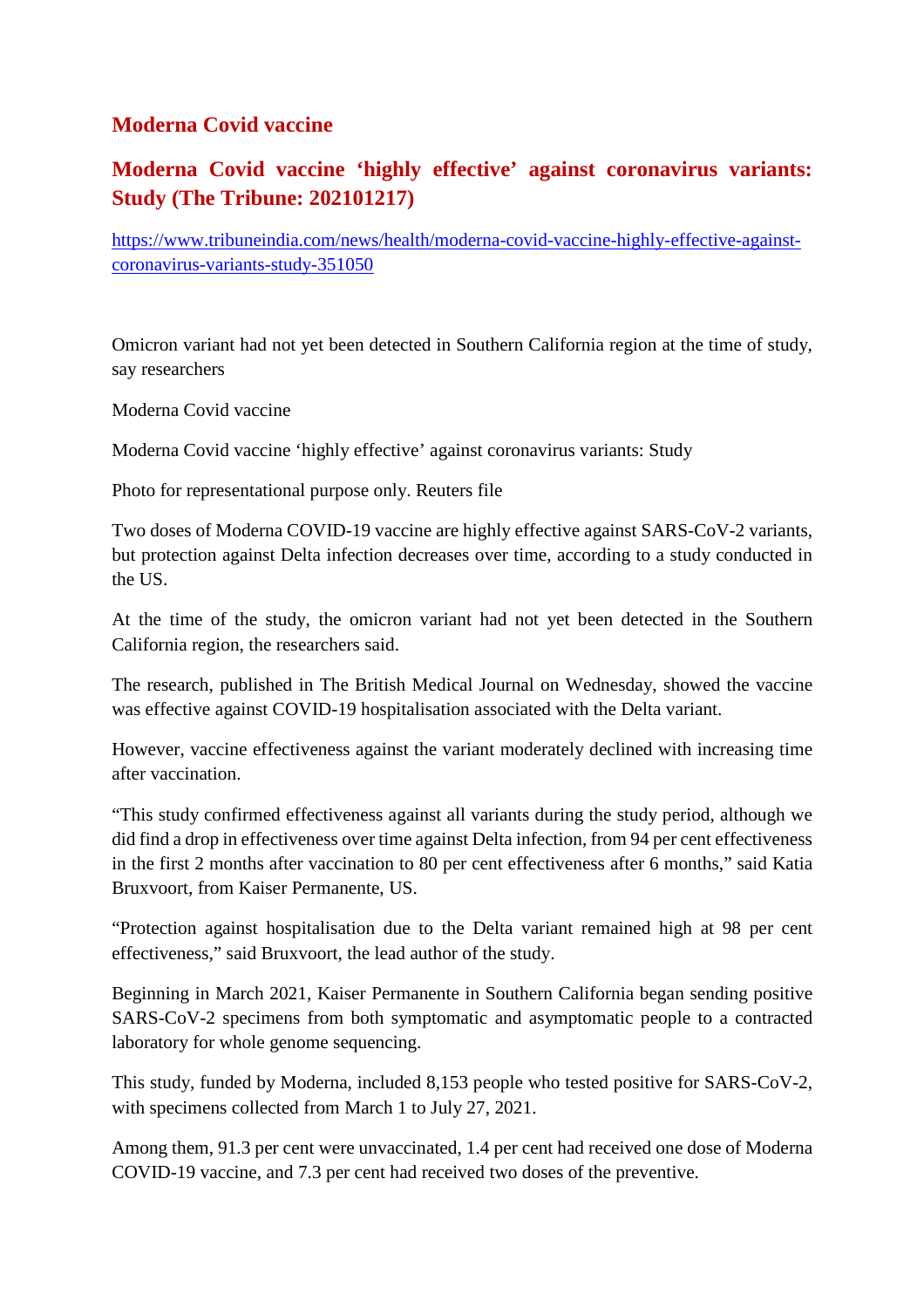The researchers compared people who tested positive with those who tested negative.

People who received the 2-dose Moderna vaccine were strongly protected against COVID-19 hospitalisation associated with the Delta variant, they said.

Among people who had received the 2-dose Moderna COVID-19 vaccine, no hospitalised deaths occurred, according to the researchers.

Vaccine effectiveness of 2 doses of Moderna COVID-19 vaccine against Delta infection was 87.9 per cent among people aged 18 to 64, and 75.2 per cent among people aged 65 and older, they said.

"While this study provides reassuring evidence of the effectiveness of 2 doses of Moderna COVID-19 vaccine in preventing COVID-19 infection and hospitalisation due to variants including Delta, it also has implications for booster shots," said Hung Fu Tseng, from Kaiser Permanente Southern California Department of Research & Evaluation.

"The findings of moderately reduced vaccine effectiveness of Moderna COVID-19 vaccine over time against Delta infection supports current booster dose recommendations," Tseng, the study's senior author, added. PTI

#### **Omicron infects**

#### **Omicron infects 70 times faster but is less severe, says study (The Tribune: 202101217)**

https://www.tribuneindia.com/news/health/omicron-infects-70-times-faster-but-is-lesssevere-says-study-351039

The yet-to-be peer-reviewed study provides the first information on how the novel variant of concern infects human respiratory tract

The Omicron variant of coronavirus infects and multiplies 70 times faster than Delta and the original COVID-19 strain, but the severity of illness is likely to be much lower, according to a study.

The yet-to-be peer-reviewed study provides the first information on how the novel variant of concern infects human respiratory tract.

The researchers from University of Hong Kong found that Omicron infects and multiplies 70 times faster than the Delta variant and original SARS-CoV-2 in human bronchus, which may explain why it may transmit faster between humans than previous variants.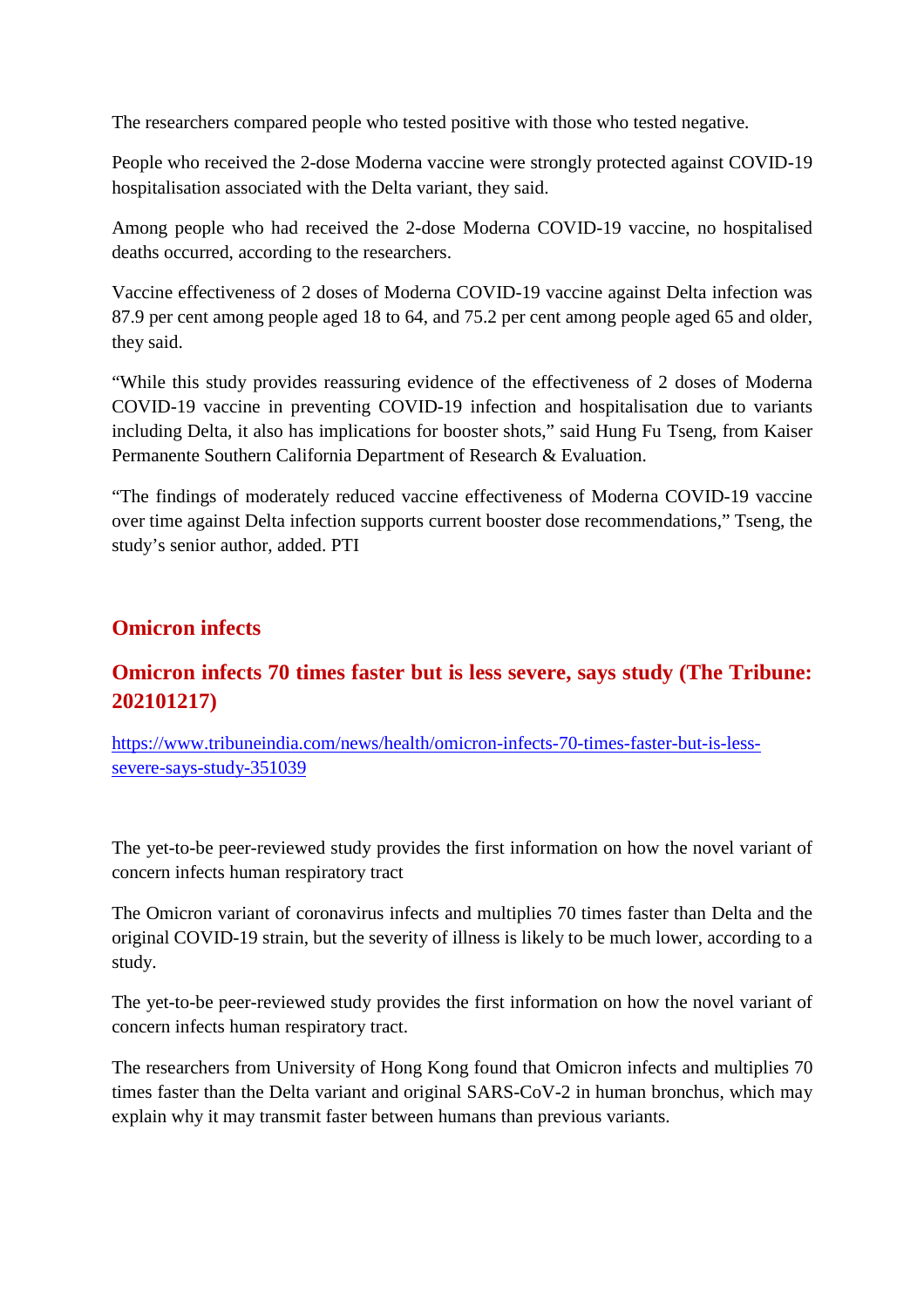A bronchus is a passage or airway in the lower respiratory tract that conducts air into the lungs.

The study also showed that the Omicron infection in the lung is significantly lower than the original SARS-CoV-2, which may indicate lower disease severity.

The researchers used ex-vivo cultures of the respiratory tract to understand why Omicron may differ in transmission and disease severity from other SARS-CoV-2 variants.

This method uses lung tissue removed for treatment of the lung, which is normally discarded, for investigating viral diseases of the respiratory tract.

Michael Chan Chi-wai, Associate Professor at University of Hong Kong, and his team successfully isolated Omicron and compared infection from the variant with the original SARS-CoV-2 from 2020, and the Delta variant.

The team found that the Omicron replicates faster than the original SARS-CoV-2 virus and Delta variant in the human bronchus.

At 24 hours after infection, the Omicron variant replicated around 70 times higher than the Delta variant and the original SARS-CoV-2 virus, the researchers said.

Omicron replicated less efficiently—over 10 times lower—in the human lung tissue than the original SARS-CoV-2 virus, which may suggest lower severity of disease, they said.

"It is important to note that the severity of disease in humans is not determined only by virus replication but also by the host immune response to the infection, which may lead to dysregulation of the innate immune system," Chan said in a statement.

"It is also noted that by infecting many more people, a very infectious virus may cause more severe disease and death even though the virus itself may be less pathogenic," he explained.

Taken together with the recent studies that showed Omicron can partially escape immunity from vaccines and past infection, the overall threat from the variant is likely to be very significant, the researchers added. PTI

#### **Omicron Case (The Asian Age: 202101217)**

http://onlineepaper.asianage.com/articledetailpage.aspx?id=16038301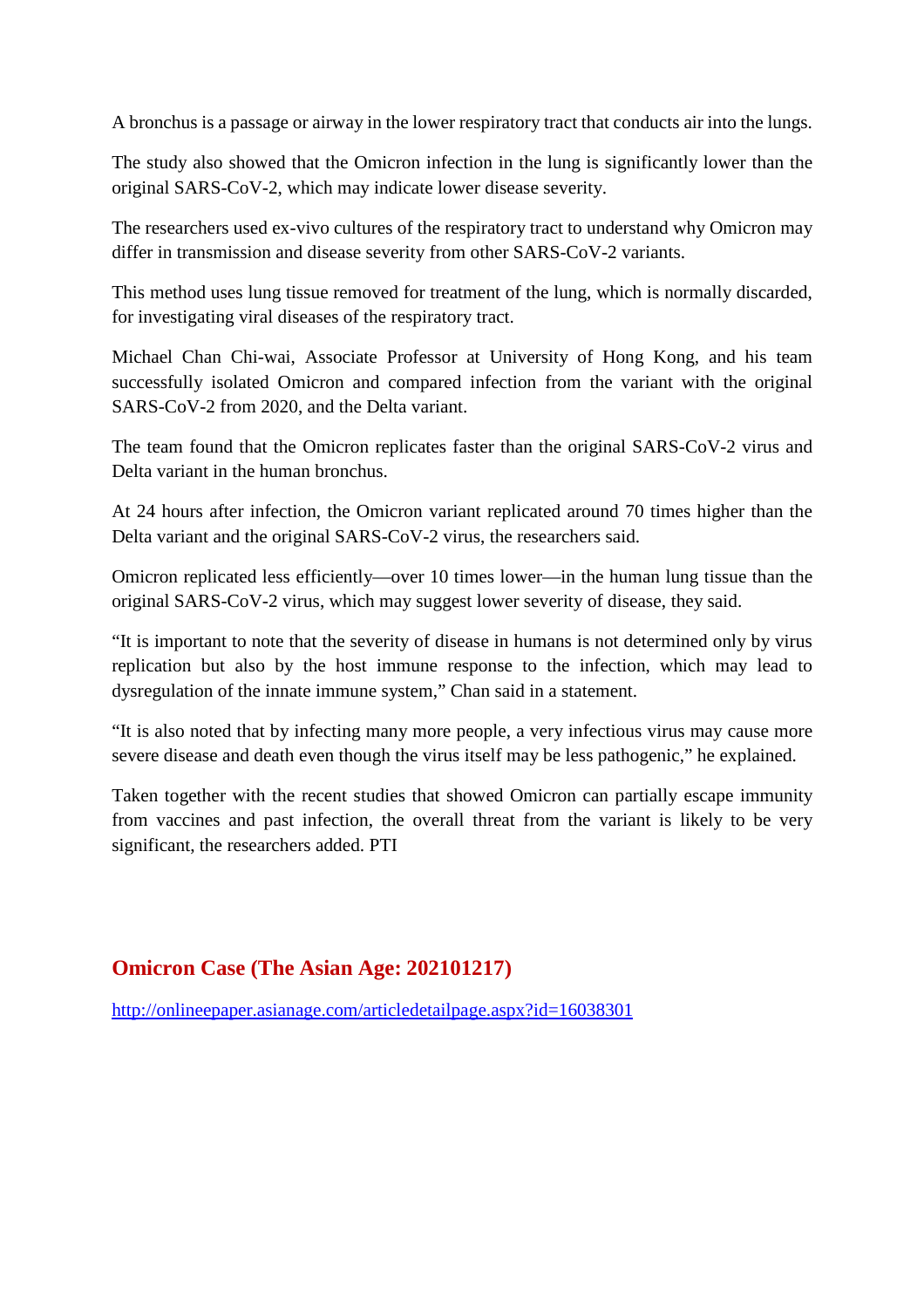# Omicron cases surge in India: 4 more in Delhi; tally now 83

7,974 new Covid-19 cases, 343 deaths reported in 24 hours

**SANJAY KAW** with agency inputs NEW DELHI, DEC. 16

With 10 fresh Omicron cases in Delhi, Karnataka and Gujarat, the number of patients detected with highly-infectious the Covid-19 variant in the country has risen to 83. Delhi also logged 85 new Covid-19 cases, the highest single-day rise in the last 137 days.

Amid the surge in Omicron cases, Union home secretary Ajay Bhalla held a review meeting on preparedness of the health infrastructure in all Union territories. Health

#### **MAHARASHTRA has**

so far reported the highest number of Omicron cases at 32, followed by Rajasthan at 17, Karnataka (8), Gujarat (5), Kerala (5), Telangana (2), Tamil Nadu (1), West Bengal (1) and Andhra Pradesh (1)

secretary Rajesh Bhushan, who pulled up some states on Wednesday over delays dispatching crucial in medical oxygen devices to districts, and other senior officials were also present. Maharashtra has so far

reported the highest number of Omicron cases at 32.

followed by Rajasthan at 17, Karnataka (8), Gujarat (5), Kerala (5), Telangana (2), Tamil Nadu (1), West Bengal (1) and Andhra Pradesh (1). Delhi has<br>reported 10 cases and Chandigarh The one. first country's two Omicron cases were reported in Karnataka on December 2.

In Delhi, health minister Satyendra Jain said four new Omicron cases have been detected, taking the number of patients infected with the new strain in the city to 10. He, however, said none of the patients had so far developed any **Turn to Page 2** 

#### Health Safe (The Asian Age: 202101217)

http://onlineepaper.asianage.com/articledetailpage.aspx?id=16038310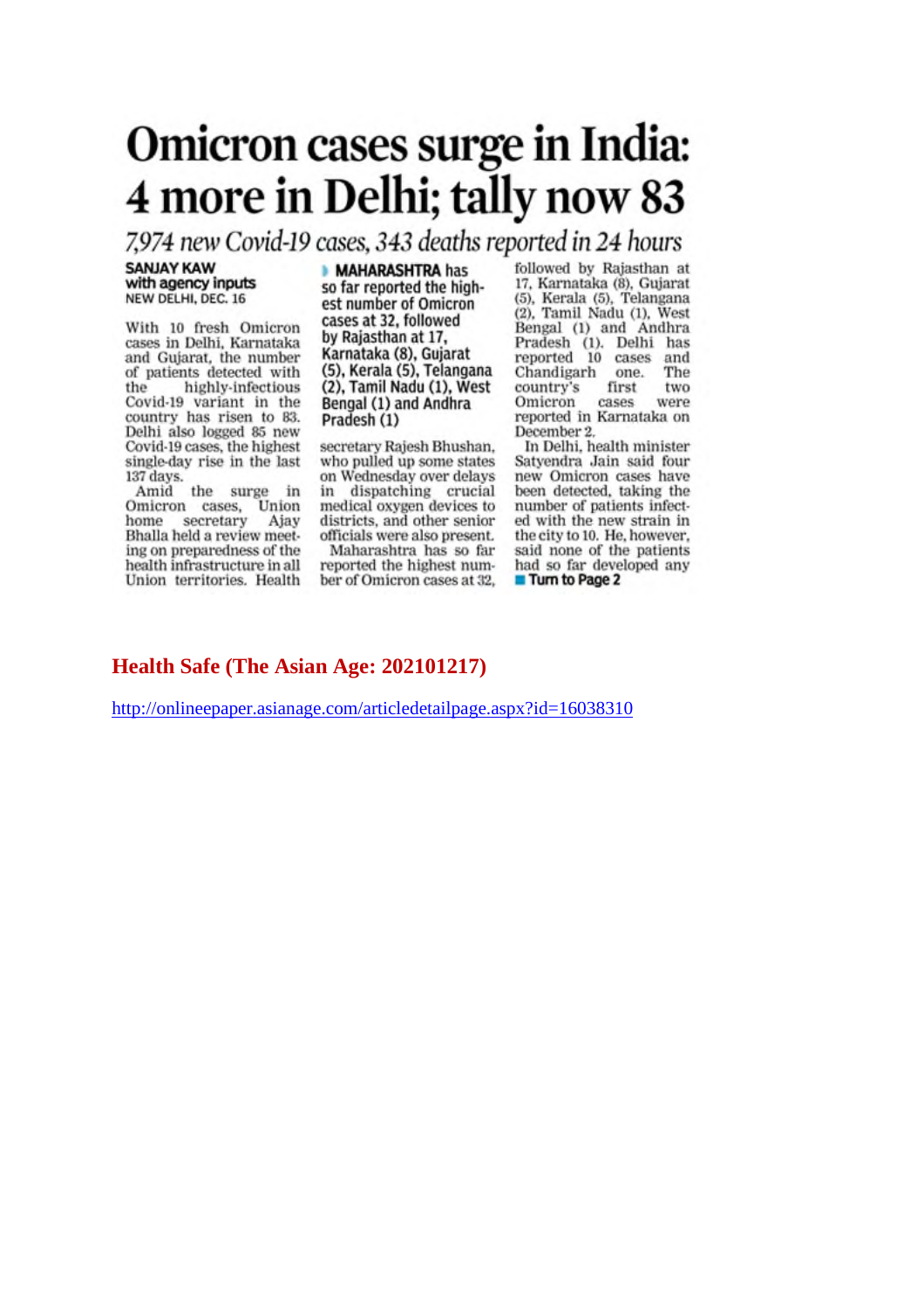## Health Safe Today launches 'Keypr,' a digital platform for medical records

#### **AGE CORRESPONDENT** NEW DELHI, DEC. 16

A digital healthcare application, which aims to help patients to improve their decision making, will be launched in the national capital on Sunday. Called<br>"Keypr", the application<br>will help people to keep their medical records in a secure digital format so that they can share them with their doctors, family members. and other health service providers.

The application has been developed by a new age digital startup, Health Safe Today, which has

been founded by neuroscientist and public health researcher Dr Sulekha Kapoor.

Keypr employs advanced Behaviour Science principles and Human-Computer Interaction frameworks to create a seamless experience for patients and health service providers.

The motto of the digital<br>start up is "Your Health<br>Data. Own it, Secure it, Use it."

The highly gamified platform, which uses a multitude of reward systems to augment the<br>users' experience and streamline the overall<br>impact of digital health services, will be launched by a Cyclathon from Priya Cinema complex park in<br>Vasant Vihar to Nehru Park in Chanakyapuri. from 8.00 am to 12.00 pm on Sunday. The launch will be followed by a discussion with doctors. patients, and other stakeholders at Greenr in Vasant Vihar.

The event is organised partnership in with Decathlon, the All India Cycle Manufacturers' Association, and also the famous plant based artisanal cafe Greenr.

#### Virus Injects (The Asian Age: 202101217)

http://onlineepaper.asianage.com/articledetailpage.aspx?id=16038016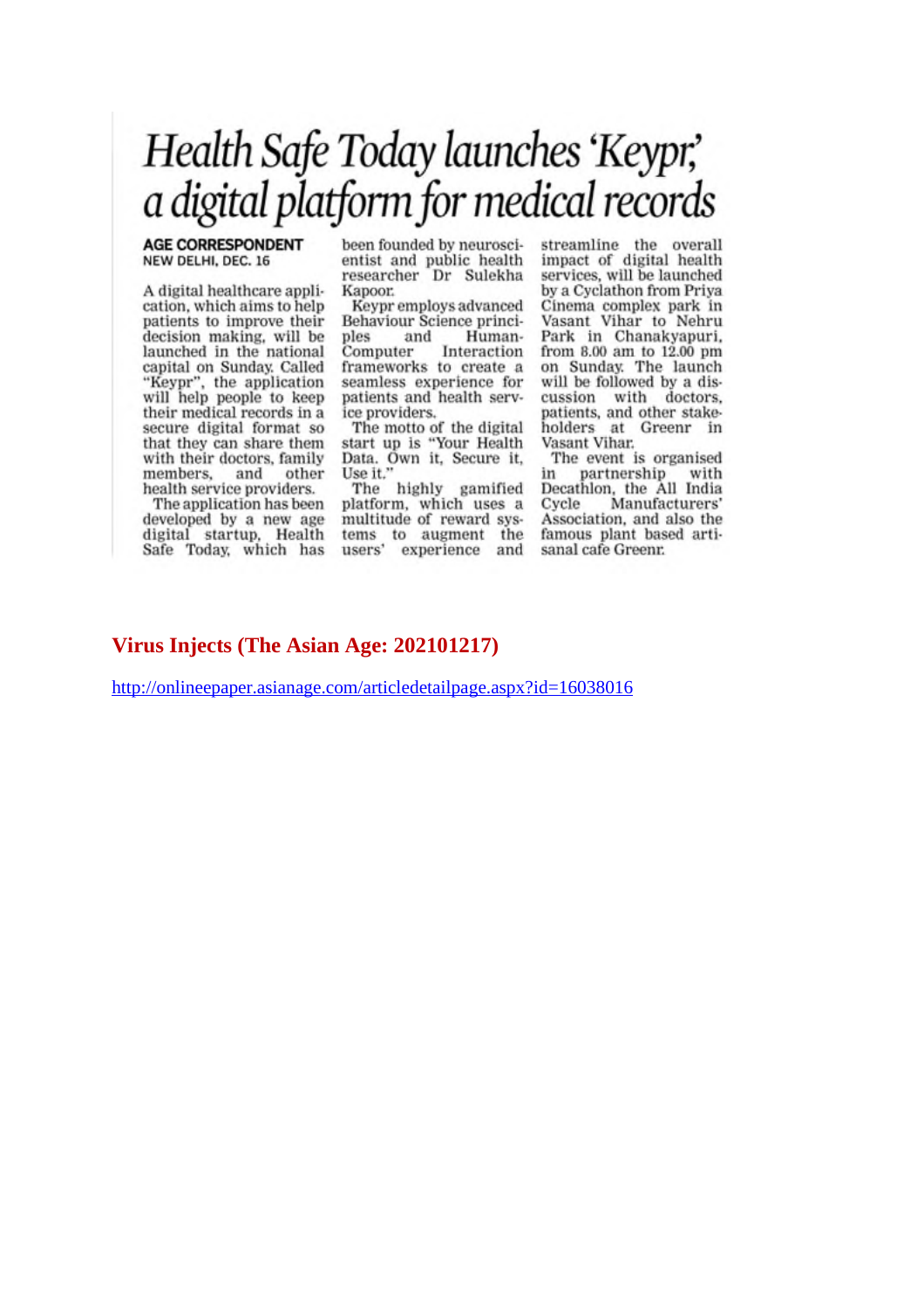## **VIRUS INJECTS URGENCY INTO EU MEET**

Leaders struggle to present a unified, bloc-wide approach in the wake of lightning spread of Omicron

 $\blacksquare$ 

**Brussels, Dec. 16:** The **COVID AT A GLANCE**<br>
lightning spread of Omic **COVID AT A GLANCE**<br>
lightning spread of Some **TOUR CUT SHORT**<br>
ere added a sense of urge **TOUR CUT SHORT**<br>
any to an EU summit on **A positive Covid-1** could be dominant in the<br>EU as early as next month<br>have pushed the issue to<br>the top of the agenda and<br>ignited fears of a health

have pushed the issue to **New York's**<br>the boy of the sugenta and Metropolitan Opera<br>ignited fears of a health said it will demand that<br>ignited fears of a health said it will demand that<br>meeting. Irish premier Mi-<br>constrain

#### **AUSTRALIA'S NEW SOUTH WALES** SETS RECORD FOR NEW COVID CASES



distributions again as record infections forced the government to<br>pause its plan to live with Covid.



**Sphere, DE AUSTRA Wales bossilials on Thur-**<br>**Sphere, 16:** Austra-Wales hospitals on Thur-<br>lia is New South Wales setz, up from 168 the day<br>sets record for mew Covid before, Of those 26 were<br>eases Australia's New in inte

Russia's State Duma building, where lawmakers are holding the first reading<br>of a bill that will introduce mandatory health passes to access public places,<br>reflects in a coffee bar window in Moscow on Thursday.  $-$  AFP DUTCH ROYALS REGRET PARTY

**FORT TAIL STATES THAT TAIL STATES**<br>The Dutch royal family expressed regret after<br>it last week invited 21 people to celebrate the<br>18th birthday of the future queen contrary to<br>coronavirus health guidance. "The king<br>informe good idea to organise (the gathering)," Dutch<br>Prime Minister Mark Rutte wrote in a letter to

#### 'AVOID FOREIGN TRAVEL'

**EXECUTE FOR THE CONSTRANT CONSTRANT AND AVAILABLE AND AVAILABLE AND AVAILABLE AND AVAILABLE TO A THANGE AND THANGE THANGE THANGE THANGE THANGE AND THANGE AND THANGE AND THANGE AND THANGE AND THANGE AND THANGE AND THANGE A** 

## Gatherings scaled back as Omicron surges in UK

**EXERCISE TO THE SET IN SECTION AND SET AND THE SET IN THE UNIT OF THE INTERFERENCE IS THE INTERFERENCE IN THE UNIT THE PROPERTIES TO THE PARTICULAR PROPERTIES TO THE PROPERTIES TO THE PROPERTIES AND THE CONDUCT ON THE IN** 

## Russia for passes in public places

Moscow, Dec, 16: Russian Iawanakers on Thursday<br>Inproved legislation in a<br>first reading that will require people to show health<br>passes to access public planets passes to access public planets<br>are provided in the country ge

such as bars, restaurants, museums and the<br>atres. From February 1 next year people will have to<br>prove they have been vaccinated, have recovered from the virus or<br>prove they have been vaccinated, have recovered from the vir medical conditions preventions<br>matrix performance and properting in the local authorities in<br>Russia's as regions to determine where people<br>must show health passes.<br>The measure, which was a compared with will be compared wi

, uni orientais have faced a<br> $\mbox{~~The measurement, which will be an odd have sound and those of the two components of the  $m$  and  $m$  is the pharmales and group,  $m$  are more. One can only be a really in the total of a  $m$  is a  $m$  is a  $m$  is a  $m$  is a  $m$  is  $m$  is  $m$  is  $m$  is  $m$  is  $m$  is$ 

## France to restrict travel from UK

**LI AVVII ILLEV**<br>
Paris, bec. lis France will<br>
restrict arcrivals from Francincia controls from Francinia because of fine<br>
Because of the Omelon Connection<br>
putting limits on reasons for travelling and require putting limi

It's rausing concerns across the Channel.<br>
Separator and the Resember Resember Resember Resember Resember Resember Resember Resember Crissing Criss Theory of The limited of the south of promotion of the south of promotion

**ISRAEL TO DONATE** 1 MN COVID VAX TO **AFRICAN NATIONS** 

Jerusalem, Dec. 16: The

**Jerusalem, Dec. 16:** The Westerland generation<br>in Westerland it was dominated in a continuous processes to connavirus vaccinies to<br>connavirus vaccinies to the connavirus vaccinies to<br>proget the processes covariated proge

Israel can contribute and the space is a partner in eradic<br>tine and contribute and in evaluation with the world," said Poreign The<br>space of the world," and the world," application of the vacuum<br>memorial change of the cont

### **Ayurveda**

#### Should you cover your head during winter to prevent cold, cough? Here's what Ayurveda says (The Indian Express: 202101217)

https://indianexpress.com/article/lifestyle/health/winter-tips-cover-head-during-wintersayurveda-7674182/

Ayurvedic practitioner Dr Nitika Kohli took to Instagram to bust the 'winter hat' myth

winter-hats-pexelsDo you wear winter hats? (Source: Pexels)

**PORTUGAL**<br>**BORDER RULES**<br>**Portugal's prime**<br>minister António<br>intends to keep<br>intercovid-19 border<br>der controls in place<br>end on January 9<br>because of the<br>typerod their planet<br>by infectious new<br>Omicron variant.

ø

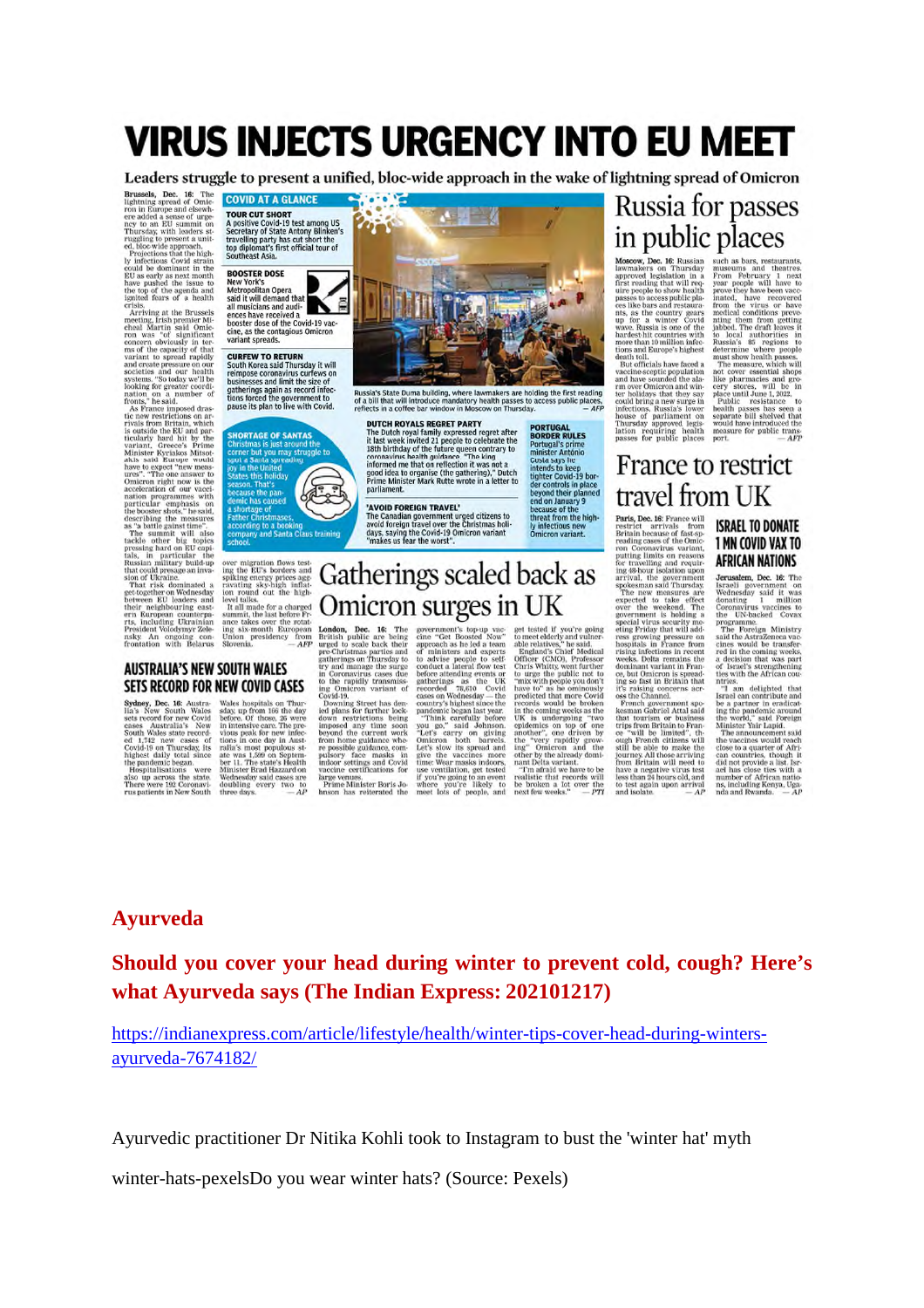Seasonal infections like cold, cough and fever become increasingly common during winter, and there are a thousand pieces of advice that exist when it comes to protecting yourself against the cold winds.

ALSO READ |Combat common winter ailments like pain and cold with these expert tips

A more common suggestion is to cover your head during winter to preserve heat. But does it help? Dr Nitika Kohli took to Instagram to shed some light on the matter. Take a look here:

#### **Nutrition check**

### **Nutrition check: Is brown rice actually healthier than white rice? (The Indian Express: 202101217)**

https://indianexpress.com/article/lifestyle/food-wine/brown-rice-nutrition-health-benefits-7672747/

"All white rice starts out as brown rice before it is polished. All unpolished rice is nowadays sold under the term brown rice," nutritionist Bhuvan Rastogi said

brown-rice-pexelsHave you ever tried brown rice? (Source: Pexels)

There is often a debate around the numerous health benefits of brown rice as compared to the white grained variety. But is one type actually healthier than the other, or it is just a fad?

Answering these questions is nutritionist Bhuvan Rastogi, who recently took to Instagram to share the advantages of incorporating brown rice in your regular diet

ALSO READ |Nutritionist shares simple rule to choose healthy bread

He explained that all white rice starts out as brown rice before it is polished, and that all unpolished rice is nowadays sold under the term brown rice. "Brown rice is the whole grain food and white rice is processed. When the rice grain is polished, the parts called bran and germ are removed. Germ is the part of rice grain that is rich in minerals and bran has most of the fibre. Without them white rice loses most of its fibre, vitamins and minerals," he said.

The expert also shared that the glycemic index of cooked white rice is 70+ (high GI) and brown rice is about 50 (low to medium GI – very close to atta roti). "This means brown rice does not raise blood glucose levels as much as white rice, and is better for people with diabetes," he pointed out.

ALSO READ |Whole grains vs refined grains: Which is better for you?

But "reduction in fibre is a major issue", said Bhuvan, adding especially is the staple diet is mostly rice. "It becomes difficult to meet approximately 25 to 30g fibre/day demand of the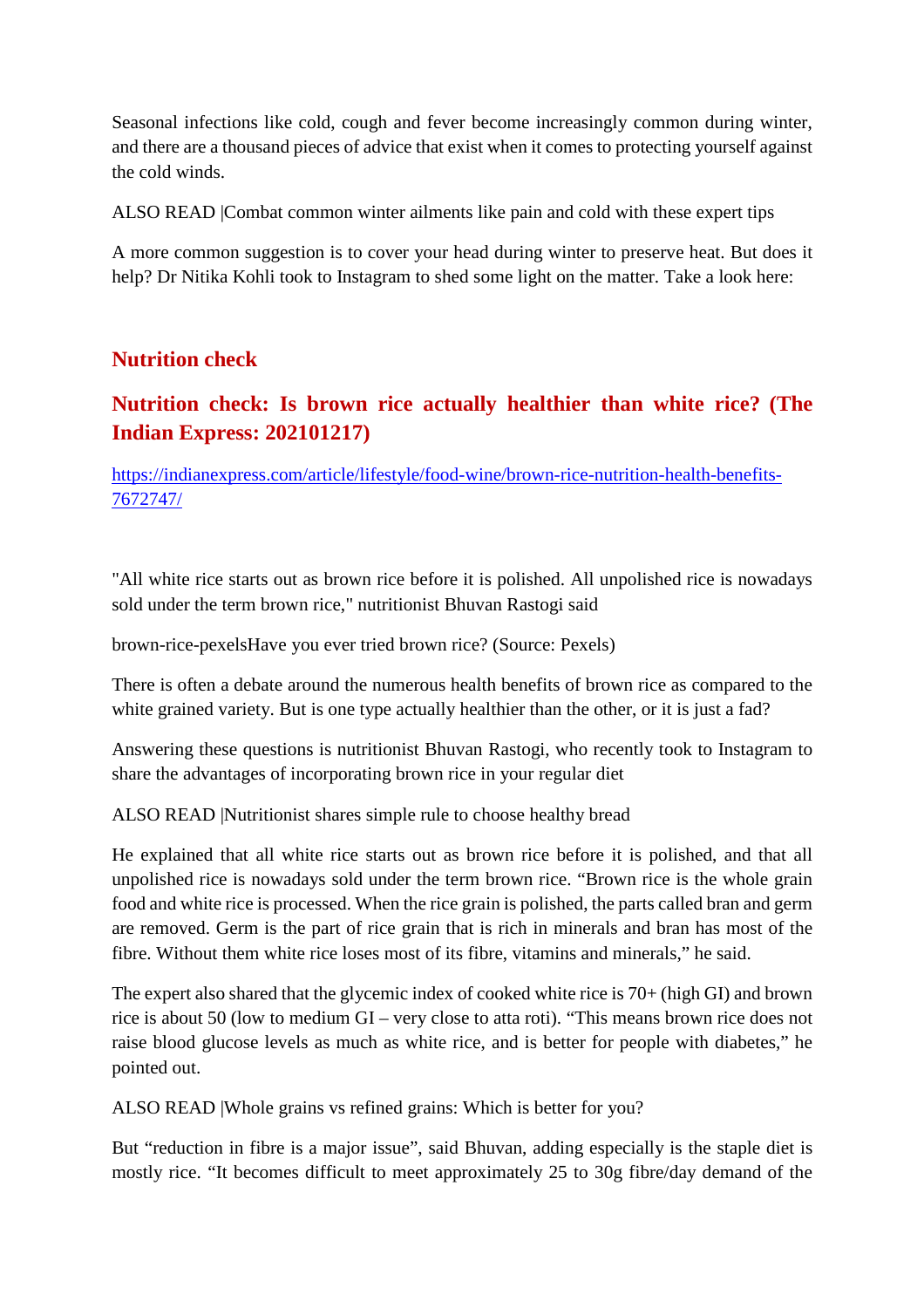body. As a thumb rule, we should not make anything which are empty calories part of our regular diet (calories without nutrition)," he said.

He suggested switching to the unpolished variety of the rice you already use, if taste is a concern. "Keep it as close to whatever you are comfortable for sustainable long term change," he continued.

Concluding, the expert also shared a historical fact. "Beri beri, an endemic in the early 1900s, was caused due to the push for white rice over brown, causing a deficiency in Vit B1, especially in people whose staple food was rice. So brown rice preference over white rice is not a health trend, it's actually going back to the roots, to a less processed version of rice," he said.

#### **Global Omicron (Hindustan Times: 202101217)**

https://epaper.hindustantimes.com/Home/ArticleView

**Understanding the global Omicron threat**By Jamie MullickOn Wednesday, the World Health Organization said that preliminary evidence appears to indicate that vaccines may be less effective against infection and transmission linked to the Omicron variant of Sars-CoV-2, which also carries a "higher risk of re-infection". According to data compiled by GISAID, a global science initiative that provides open-access to genomic data of influenza viruses, 60 countries have so far submitted to it sequencing data that shows the presence of this highly mutated variant on their shores. With its ability to evade vaccines and higher transmissibility, the new variant has sparked concerns that it could drag the fight against the pandemic back several months.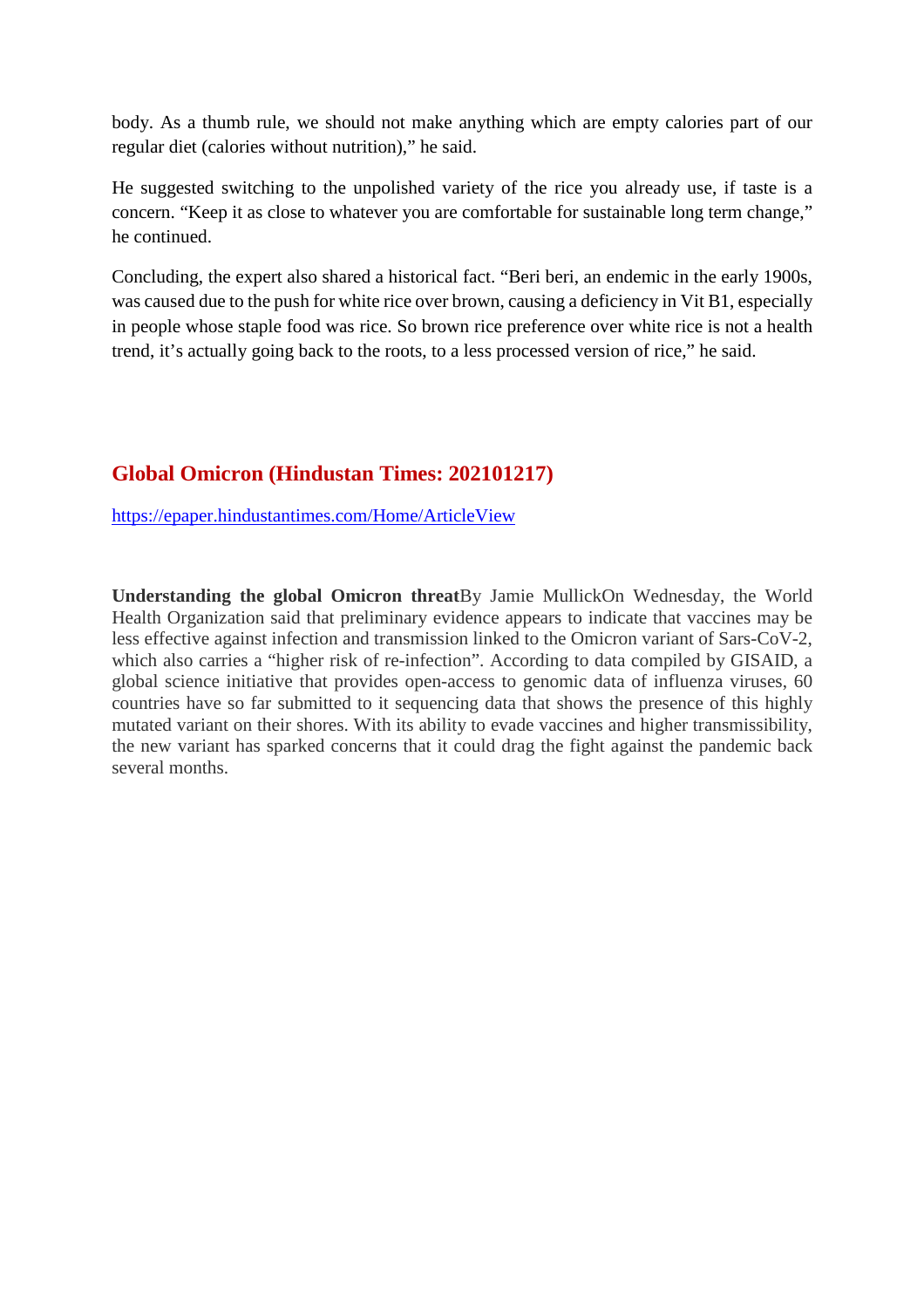## The expanding global spread of Omicron

Of the 60 countries that have confirmed Omicron infections to GISAID, the United Kingdom has the largest share with 4,120 confirmed sequences of the variant till December 13, the latest date for which this information is available. It is followed by South Africa with 1,000 samples, the United States with 321 samples, Denmark with 216, and Switzerland with 125.

94.4 90.1

South Arica

Mozambique

471

Ghana

Senega



**COUNTRIES WITH IDENTIFIED OMICRON INFECTIONS** (as per data submitted to GISAI)

A better picture is provided by looking at the share of Omicron in all cases in these countries in this period. South Africa, unsurprisingly, with 90.1% of all infections being Omicron features among the top, closely behind Mozambique where the heavily mutated variant constituted 94.4% of all samples sequenced. To be sure, the Delta variant still easily remains the world's most dominant variant, accounting for 97.9% of the nearly 3.17 million genome sequences uploaded in the four weeks ending December 13 to GISAID. But the real cause of

United King worry is that despite Omicron barely being flagged in even half GISAID's 60-day sample period, it has already outstripped the combined proportion of the Alpha, Beta and Gamma variants. A total of 6,700 samples - about 2.1% - were Omicron and the other three variants of concern together numbered 22, less than 0.01% each in GISAID's database.

Czech Rep

A week ago, Delta's share was 99.2% while Omicron's share was 0.4% in the same database.

# Regions where the new variant is taking hold<br>are not faring well

A key characteristic of Omicron that has been observed is that it can lead to a massive spike in new cases. For instance, in South Africa, on average, there have been 22,852 new Covid-19 cases every day in the past week - far surpassing the previous peak of 19,766 cases a day in the first week of July this year.

South Africa, however, is far from being the only that has seen a record spike at the same time that Omicron infections have seen a spike. On Wednesday, the United Kingdom recorded 78,610 new Covid-19 cases - the highest in a single day since the start of the pandemic. This has pushed the seven-day average of daily infections to 57,417 - just below the peak of 59,508 touched on January 8.

Similar peaks can be seen even in smaller countries such as Norway and South Korea where the share of Omicron cases in the overall new infection tally has been rising in recent days. In each of these countries, the seven-day average of daily infections is currently at the highest ever, according to data gathered by Our World in Data. In Norway, there has been an average of 4,925 new cases a day in the past week, while in South Korea this number is 6,790.

The corresponding charts also show that the share of Omicron cases have been increasing at the same time in these countries.

#### NEW COVID-19 INFECTIONS AND PROPORTION OF OMICRON CASES IN SOUTH AFRICA, THE UK, NORWAY



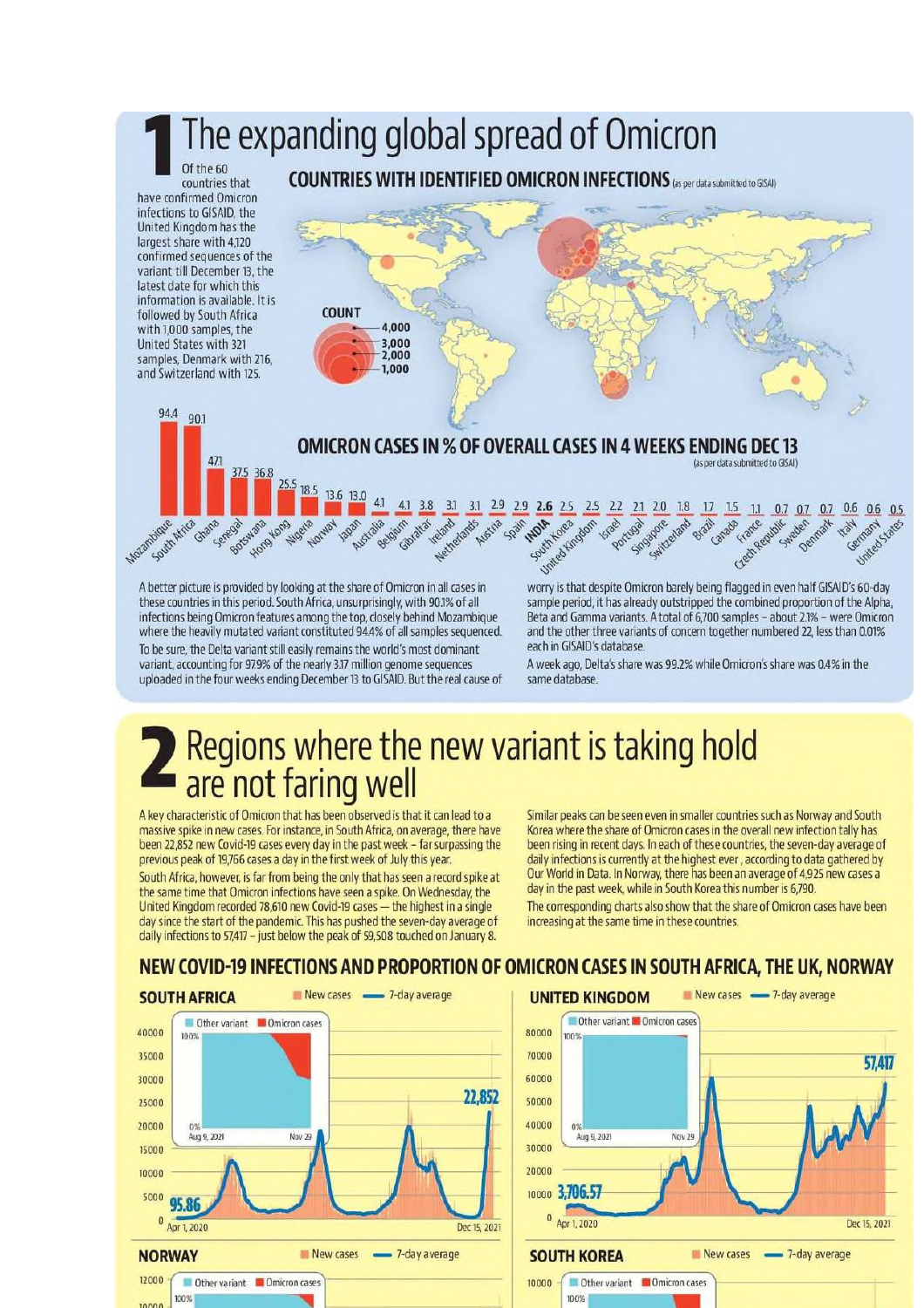#### **Need a gender-sensitive approach to eradicate TB: Naidu (The Hindu: 202101217)**

https://www.thehindu.com/sci-tech/health/need-a-gender-sensitive-approach-to-eradicate-tbnaidu/article37973360.ece

Vice President M. Venkaiah Naidu addresses the National Conference on Women Winning against TB, at Vigyan Bhawan, in New Delhi, on December 16, 2021. | Photo Credit: PTI

Women more susceptible as priority is not given to their health and nutrition, he says

Vice-President Venkaiah Naidu on Thursday urged parliamentarians, MLAs and heads of local bodies to be catalysts in the campaign against tuberculosis and ensure a gender-sensitive approach to eradicate it.

"While the prevalence of TB is higher among men, it can have a disproportionately higher impact on women. Women are more susceptible because adequate priority is not given to their health and nutrition. TB is responsible for more deaths among women of reproductive age than all causes of maternal mortality combined. Facing the misery of abandonment and violence if found to have TB, it is not surprising that there are a large number of unreported and therefore untreated cases of TB amongst women," Mr. Naidu said at a national conference on "Women Winning against TB".

He said only 18 lakh of the 26 lakh estimated new TB cases in 2020 were reported to the TB programme signifying a wide gap of 8 lakh because of the stigma attached to the disease.

He also underlined that ensuring nutrition to women and children will be key in the fight against TB.

Secretary, Ministry of Health and Family Welfare, Rajesh Bhushan, said his Ministry was working with the Ministry of Women and Child Development to explore possibilities of additional nutritional support for pregnant women and lactating mothers and children to achieve the target of eradicating TB by 2025.

"If our country is to achieve TB elimination goals, exhaustive and inclusive collaborations are imperative to reach more vulnerable populations and increase the depth of TB services. TB affects over 10 lakh women and girls and more than 3 lakh children every year in our country. Hence it is vital to ensure women and children not only have equitable access to healthcare but also actively seek and complete appropriate TB regimen," Mr. Bhushan said.

#### **TB**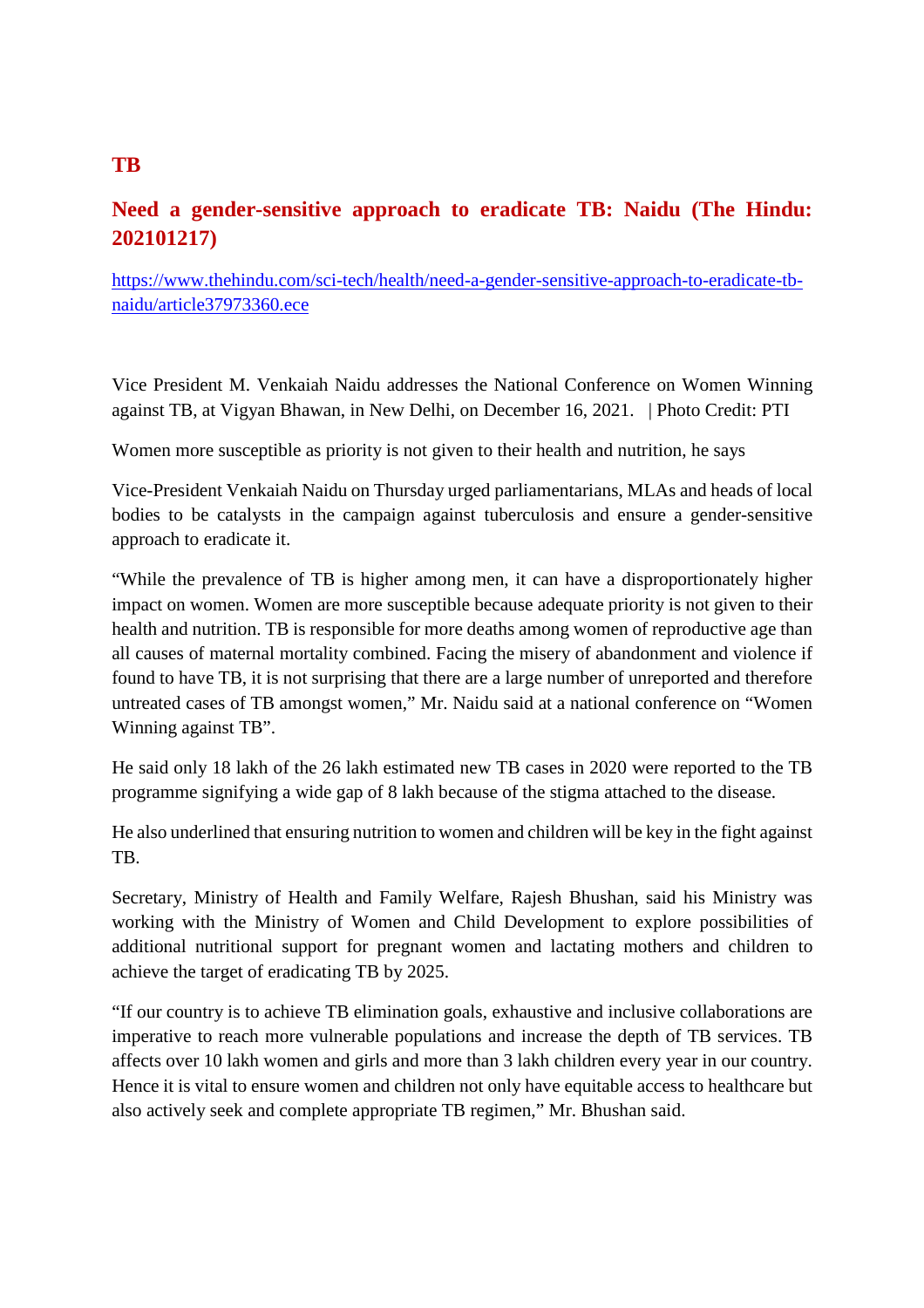#### **Omicron**

#### **Explained: A recap of emerging evidence on Omicron (The Hindu: 202101217)**

https://www.thehindu.com/sci-tech/health/explained-a-recap-of-emerging-evidence-onomicron/article37953370.ece

Its rapid spread is likely to test public health systems and their ability to react efficiently

It has been two weeks since the World Health Organization (WHO) designated Omicron as a Variant of Concern (VOC) in the ongoing SARS-Cov-2 coronavirus pandemic. Efforts by researchers from Africa and across the world over this time have provided immense insights into the epidemiology as well as biological properties of the virus. We provide a brief overview of the current understanding on the Omicron variant.

#### Timeline recapped

The earliest genome for what is now designated as the Omicron variant was sequenced from a viral isolate collected from Gauteng, South Africa in early November, 2021 and was made publicly available by the National Institute for Communicable Diseases, South Africa through GISAID, a database for sharing genomes of viruses. Further analysis revealed similar genomes deposited from Botswana and Hong Kong, characterised by a large number of mutations, particularly in the spike protein. This led researchers to report the cluster of genomes on the Pango Network, an open community of researchers working together to annotate lineages of SARS-CoV-2, and the lineage was thus designated as B.1.1.529.

The unique cluster, epidemiologically linked with the uptick of cases in Gauteng, and the configuration of mutations, many of which have been previously linked with immune escape and recommendations by the Technical Advisory Group on SARS-CoV-2 Virus Evolution (TAG-VE), led to the designation of the lineage as a VOC.

Since its designation, owing to added genomic surveillance and deposits of genomic data from across the world, over 2,700 sequences of the Omicron variant are presently available in GISAID, a database which shares genomic sequences deposited by researchers from across the world. As more sequences were submitted to GISAID, it was observed that a number of genomes did not have the full set of mutations that define Omicron while having many of the characteristic mutations. The originally designated B.1.1.529 lineage was thus split by the Pango Network into two sister lineages, BA.1 and BA.2 (where BA is an alias for B.1.1.529). While both these lineages have almost all important spike protein mutations that were initially defined for Omicron, the lineage BA.2 does not have a deletion in the spike protein which is present in the original lineage (BA.1).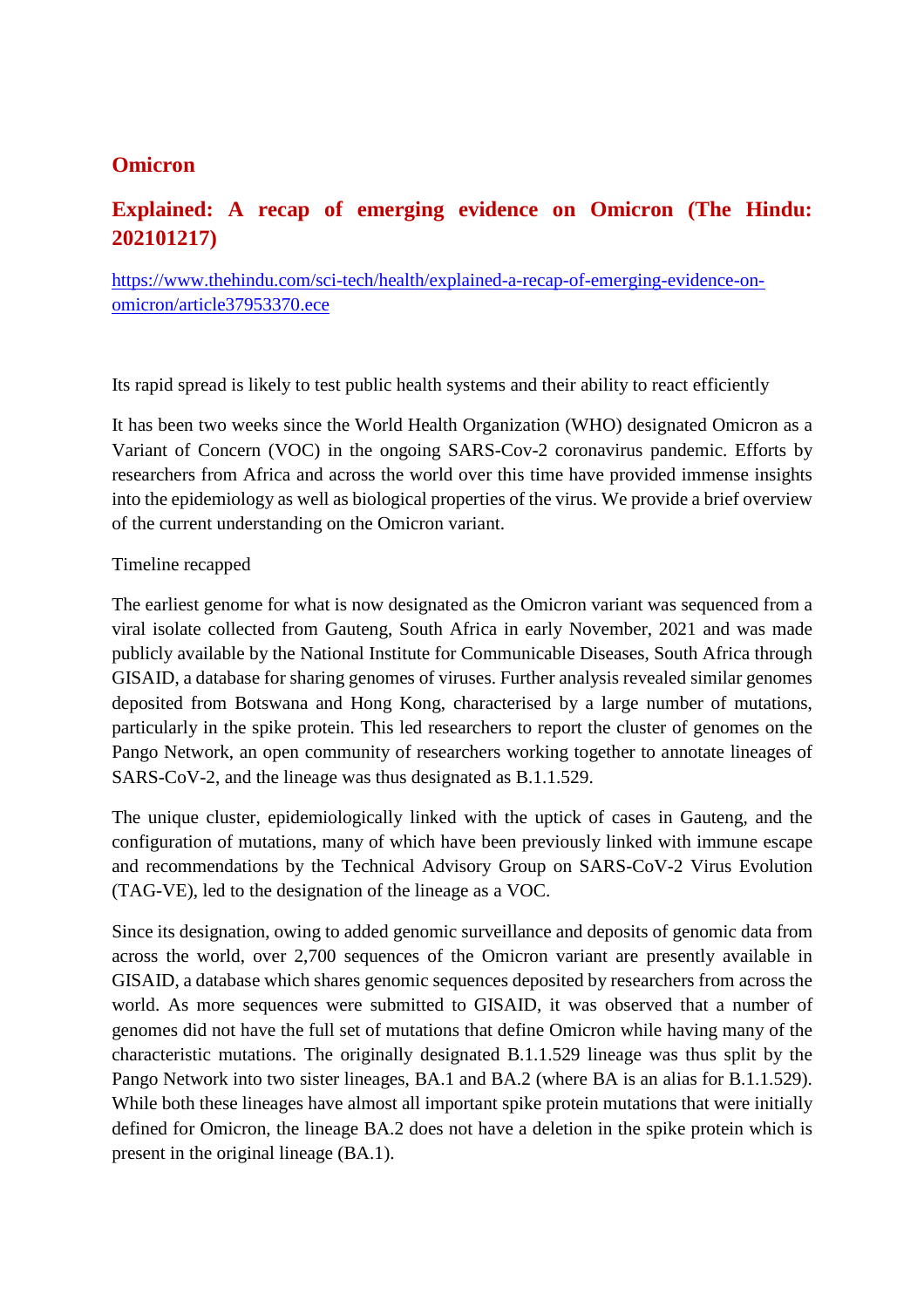The transmission rate, immune evasion and the proportions of patients developing severe disease and death are the useful parameters which would enable broad assessments on how the variant would impact the population. In the following sections, we detail the evidence on each of these parameters.

#### Immune evasion

The immune system has two arms. The first arm is mediated by antibodies — proteins which can recognise and bind proteins on the surface of microorganisms thereby neutralising them. The second type is mediated by T-cells which can recognise and kill cells infected with viruses.

It is widely believed that the antibody mediated response determines the initial barrier of infection while the cellular response is decisive in the development of disease severity to COVID-19. The corpus of evidence at hand for Omicron is largely based on antibodies and neutralisation.

The Omicron variant has about 32 mutations in the spike protein, many of which have been associated with binding sites of antibodies, indicating that it would escape antibodies from previous infections, vaccines and many monoclonal antibodies used in the treatment.

While clinical estimates of vaccine efficacy can only occur after sufficient number of tracked infections with well-defined vaccination status have occurred, early assessments of immune evasion could be assessed in the lab by performing neutralisation tests. In these experiments, whole virus or virus-like particles (pseudoviruses) are tested with sera from people who have been vaccinated or previously infected. This assesses whether the virus can evade the antibodies present in the sera of these individuals. While these are not surrogates of vaccine efficiency, they can provide early insights.

A total of six studies are now available in public domain from across the world. While the ranges of neutralisation compared with the ancestral lineages as well as Delta provide a wide range, it is unequivocal that the neutralisation of Omicron is significantly less than that of the ancestral lineage (B.1, 20-40-fold lower)) or Delta (about five-fold lower). The only silver lining is that antibodies from individuals with boosters, or individuals with infection prior to vaccination (hybrid immunity), seem to neutralise the virus to some extent.

Early evidence on vaccine efficiency has also emerged from the United Kingdom Health Security Agency, which evaluated efficiency for vaccines against symptomatic infection, that also corroborated quite well with the observations in the laboratory. Two doses of AstraZeneca (ChAdOx1) seemingly provides practically no protection against symptomatic infection, while an added booster with mRNA vaccine seemingly provides much better protection against symptomatic infection. The estimates for protection against severe disease and death would be estimated much later as these are delayed events.

In the perspective of public health, this would mean a significant number of people with preexisting immunity from COVID-19 infections or from two doses of vaccines could still have symptomatic re-infections and vaccine breakthrough infections.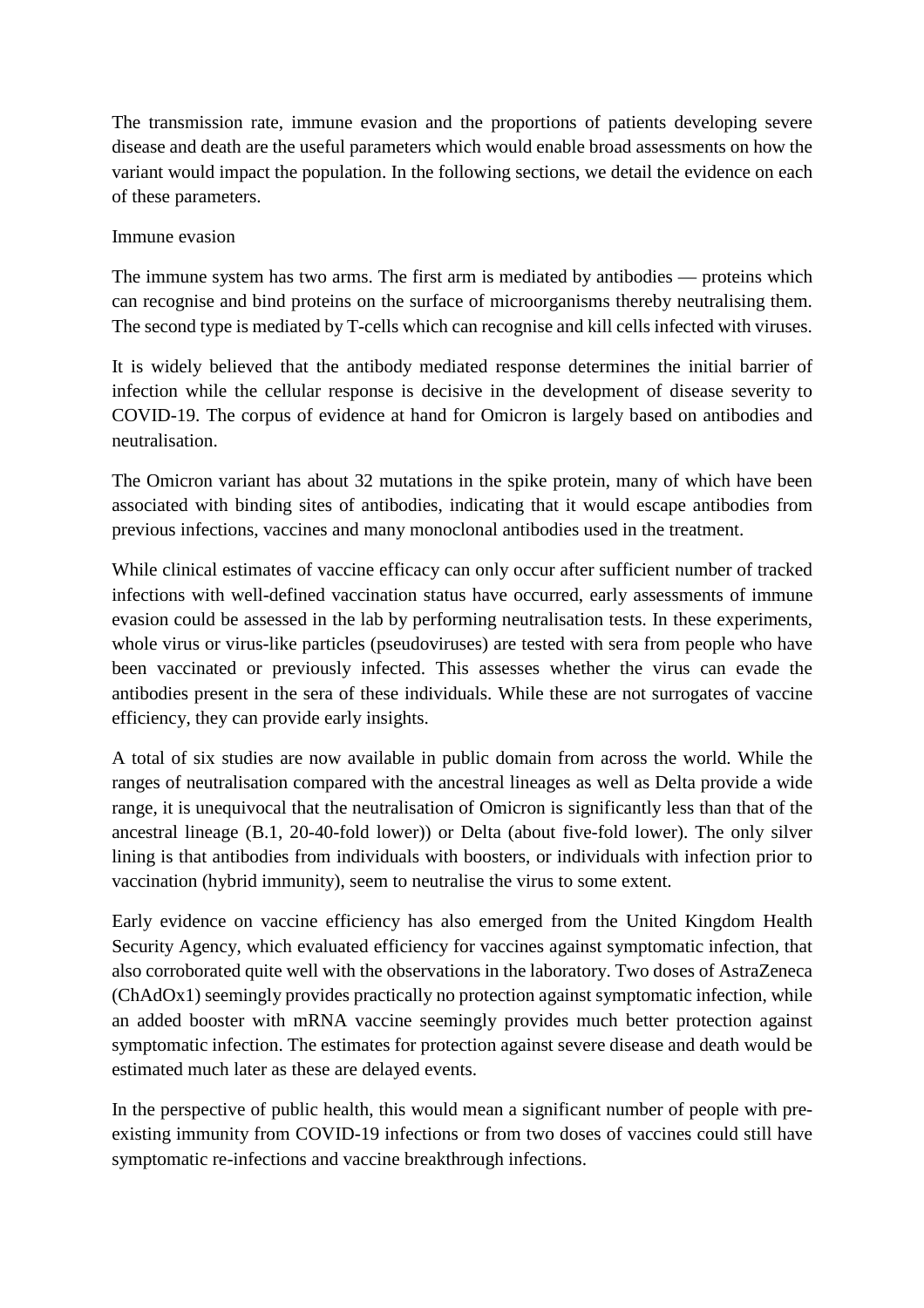#### Transmission rate

The rate of transmission is another major parameter which could be useful in understanding how fast the variant would spread in a region, and is critical in making appropriate plans for testing and management, including hospitalisation. One of the useful estimates for assessing the rate of transmission is the doubling time. Early data in this regard has been made available from South Africa, the United Kingdom and Denmark. Early assessments suggest the doubling time for the Omicron variant is approximately 2.5 to 3 days, which is much shorter than the Delta variant. This significant advantage of Omicron over Delta means that in regions where ongoing and high transmission of the Delta variant is occurring, including in the U.K., the Omicron would emerge as the dominant lineage in a very short period of three to four weeks.

From a public health point of view, a higher rate of transmission would mean a large number of people could be infected in a short period of time. This would have implications in the ability of the system to test as well as offer adequate care to the needy. This is important since such a wave of infections can quickly overwhelm established healthcare capacity in no time.

#### Disease severity

Disease severity is another important parameter for public health and possibly the most difficult to assess accurately, since severity of disease, and deaths, occur late in the course of disease, and therefore, accurate assessment takes time. Additionally, there could be biases such as demographics, reinfections or vaccination, which could make the observations nongeneralisable to other settings. Within these limitations, early and preliminary estimates from South Africa suggest that the proportion of patients requiring hospitalisation for the Omicron variant in Gauteng province is much lower than in the previous waves. Similar trends have been observed for oxygen requirements as well as Intensive Care Unit admissions.

While this indeed is a silver lining, a sufficiently high rate of transmission could quickly saturate existing healthcare capacity with consequent more than expected deaths (excess deaths). Such healthcare stress may also increase unnecessary deaths that are not directly related to COVID-19.

#### Impact in dianostics

The RT-PCR test widely used in the diagnosis of SARS-CoV-2 infections rely on pieces of DNA (also known as primers) which bind to the genome of the virus to specifically amplify a genomic region. A typical RT-PCR kit has two or more of such sets of primers which target the genome at two or more genes to increase the sensitivity and specificity of diagnosis. Mutations in the virus genome, which could be incidentally where the primers bind, could make these primers inefficient. This is called a target failure or dropout.

This would typically not affect the diagnosis, since the other sites would work as expected. Some of the kits widely used across the world have one such primer targeting, the S gene, and one of the mutations in the Omicron variant is right at this primer binding site. Therefore, the Omicron variant will cause the spike primers to not function as expected. This is called a Spike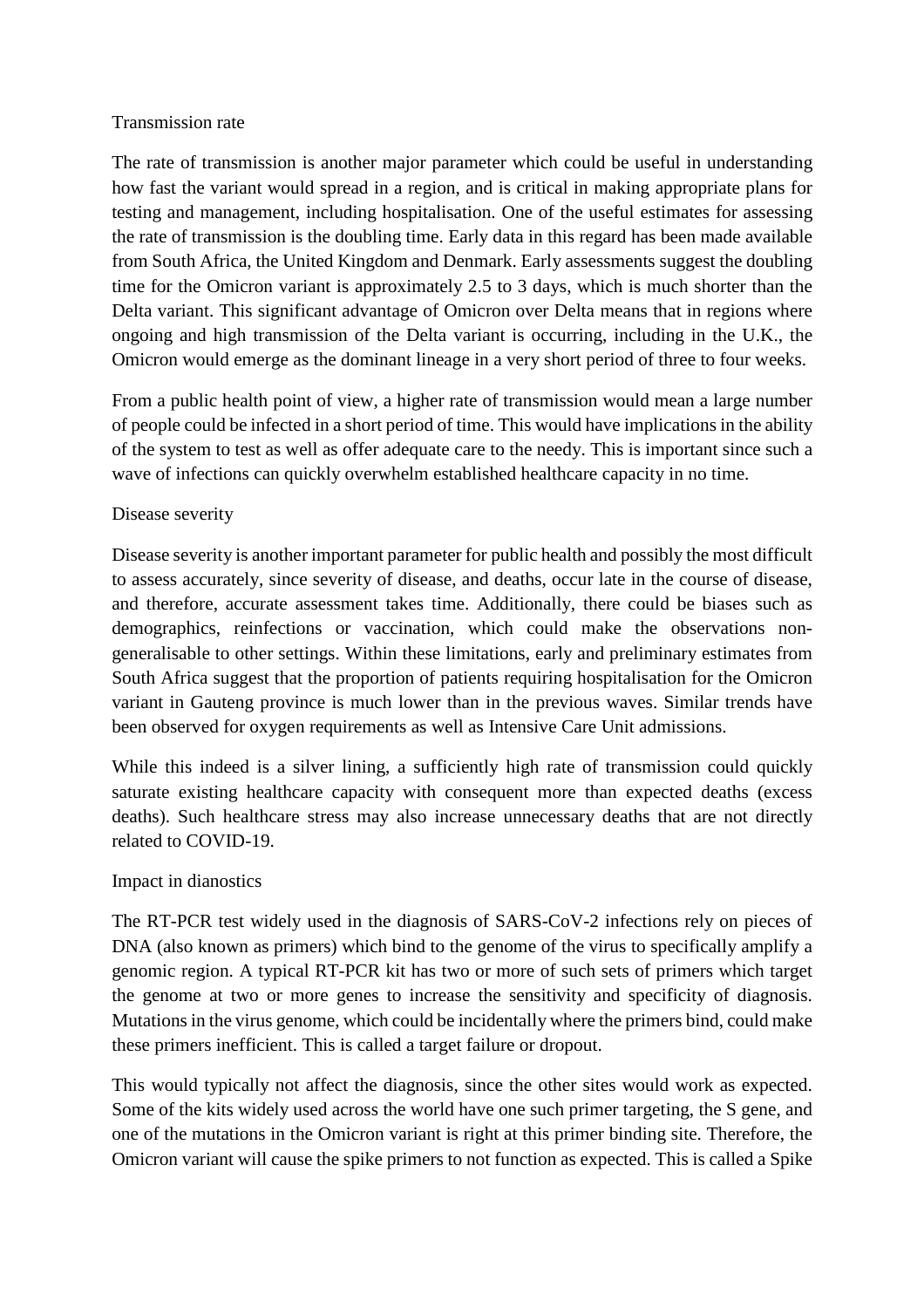Gene Target Failure or S-dropout and has been used as a surrogate to look at Omicron variants in surveillance.

The important point to note is that the S-dropout is only applicable to the BA.1 cluster of Omicron as the BA.2 cluster, though presently only a very small fraction of Omicron, does not cause S-dropout and therefore may be missed out. This also highlights the importance of genomic surveillance for accurate assessments for surveillance.

#### The silver lining

It is reassuring that early evidence suggests that individuals who have attained hybrid immunity (infection as well as vaccination) are likely to be better protected at least against severe disease and deaths. With a significant population in India being infected as suggested by serosurveys, and at least an additional 50% and more of the population having accessed both doses of vaccine, could potentially be the silver lining.

The early evidence from South Africa suggests that the proportion of patients infected requiring hospitalisation is lower than the previous waves. While this does not necessarily mean that the variant is "milder" than other variants, it does imply that populations similar to South Africa — young and with high prior infections — may be less affected this time.

What does this mean for strategies to manage the upcoming wave of infections ?

Evidence at hand suggests that vaccines indeed protect against severe disease and death, and therefore the immediate need is to cover as many eligible people, especially in the high risk groups, with two doses of vaccines.

With a rapid rate of transmission, even a lower proportion of patients requiring hospitalisation can put enormous strain on existing resources — both for testing as well as for provision of care for the needy. On that account, it is important that measures to slow down transmission through appropriate and concerted public health approaches are planned and implemented in advance, thereby minimising the impact of such interventions on livelihoods.

The current scenario also mandates placing a lot of emphasis on time-tested public health measures. The growing corpus of evidence indicates the effectiveness of non-pharmacological interventions, including masks and ventilation, both of which have not been well-appreciated. There is also convincing evidence suggesting that masks especially, good quality masks (FFP2/N95) are extremely efficient in preventing infection. In light of evidence suggesting a high rate of transmission, it is imperative to think of better ways to protect vulnerable populations, including people over 60 years of age as well as with multiple comorbidities and on immunosuppression, with better masks.

Similarly, the importance of ventilation and social distancing cannot be emphasised more, especially in a scenario where a large number of people are likely to congregate over the festive and marriage season. The emphasis on ventilation in places where multiple footfalls are expected, including schools, public offices and marriage halls, which are likely to be lively over the season, would go a long way in limiting transmission.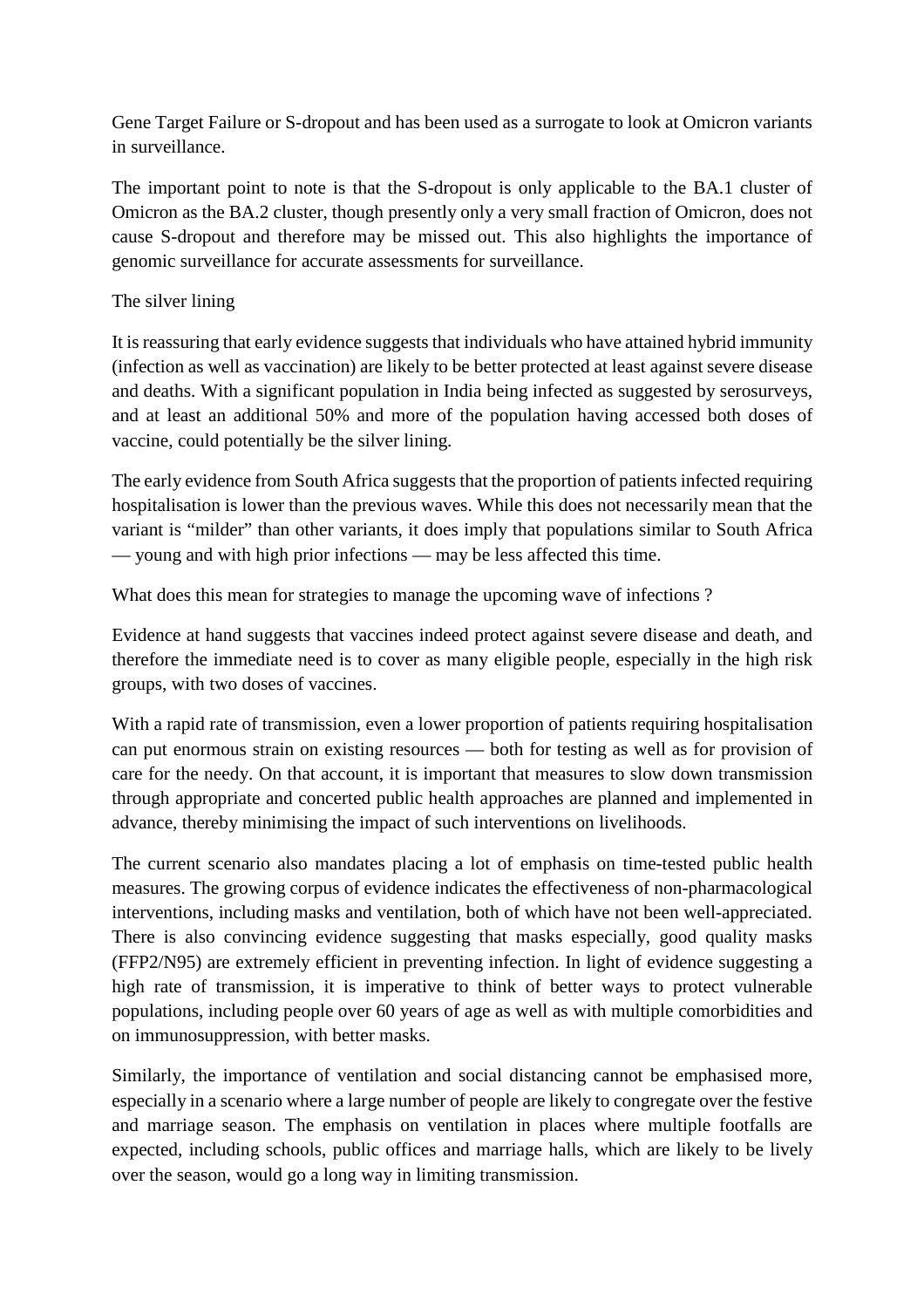Molecular surveillance approaches, including whole genome sequencing and the utility of spike-dropouts as surrogates to assess prevalence, come in enormously handy to understand the prevalence in communities, assess growth, and prepare healthcare systems well in advance to handle the onslaught of cases.

In summary, the emerging evidence on the Omicron variant offers too little to comfort. The rapid spread of the Omicron variant is likely to test out public health systems and their ability to plan and implement strategies well in advance, and also their ability to react efficiently and in a timely manner. For the common man, it is possibly the best time to take their pending doses of vaccine, pull up their masks, let a lot more fresh air into their rooms, and avoid crowds. It is always better to be safe than sorry.

(Vinod Scaria and Bani Jolly are researchers at the CSIR-Institute of Genomics and Integrative Biology in Delhi)

Comments that are abusive, personal, incendiary or irrelevant cannot be published.

Please write complete sentences. Do not type comments in all capital letters, or in all lower case letters, or using abbreviated text. (example: u cannot substitute for you, d is not 'the', n is not 'and').

#### **Common drugs found effective against COVID-19,**

#### **Two common drugs found effective against COVID-19, in early testing (The Hindu: 202101217)**

https://www.thehindu.com/sci-tech/health/two-common-drugs-found-effective-against-covid-19-in-early-testing/article37923226.ece

Representational image only. | Photo Credit: Getty Images/iStockphoto

Researchers from the University of Florida in the U.S. noted that the combination includes diphenhydramine, an antihistamine used for allergy symptoms.

Two over-the-counter drugs have been found to inhibit the replication of SARS-CoV-2, the virus that causes COVID-19, in preliminary tests, according to a study.

Researchers from the University of Florida in the U.S. noted that the combination includes diphenhydramine, an antihistamine used for allergy symptoms.

Explained | Can the Omicron variant of SARS-CoV-2 be identified quickly?

When paired with lactoferrin, a protein found in cow and human milk, the compounds were found to hinder SARS-CoV-2 during tests in monkey cells and human lung cells, they said.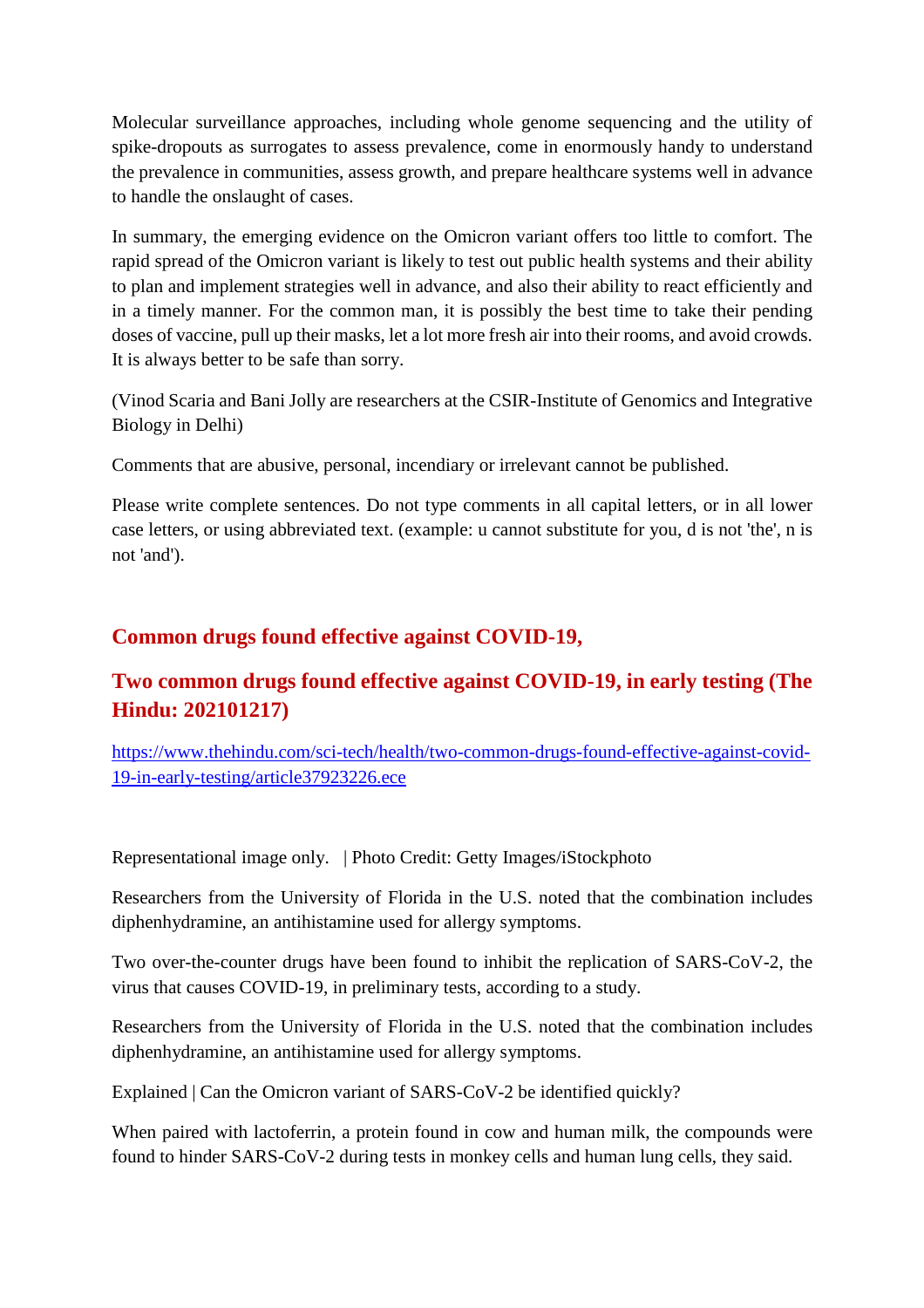Lactoferrin is commonly used as a supplement to treat stomach and intestinal ulcers, among other uses, according to the researchers.

"We found out why certain drugs are active against the virus that causes COVID-19. Then, we found an antiviral combination that can be effective, economical and has a long history of safety," said David A Ostrov, an associate professor at the University of Florida.

In lab tests on human and monkey cells, the combination of drugs was particularly potent, the researchers said.

Individually, the two compounds each inhibited SARS-CoV-2 virus replication by about 30%, they said, adding that together, they reduced virus replication by 99%.

The findings, published in the journal Pathogens, are a first step in developing a formulation that could be used to accelerate COVID-19 recovery.

Additional research into the compounds' effectiveness for COVID-19 prevention is already under way in mouse models, the researchers said.

To establish their findings, they focussed on proteins expressed in human cells known as sigma receptors.

Watch | All about the new Omicron coronavirus variant

In COVID-19 cases, the virus "hijacks" stress-response machinery, including sigma receptors, in order to replicate in the body, according to the researchers.

Interfering with that signalling appears to be the key to inhibiting the virus's potency, they said.

"We now know the detailed mechanism of how certain drugs inhibit SARS-CoV-2 infection," Mr. Ostrov said.

Data from the experiments show that a highly specific sigma receptor binding drug candidate and formulated combinations of over-the-counter products have the potential to inhibit virus infection and decrease recovery time from COVID-19, the researchers said.

While the findings are encouraging, Mr. Ostrov cautions against self-medicating with either diphenhydramine or lactoferrin as a COVID-19 prevention or treatment.

Explained | Why has Joe Biden ordered an investigation into the origins of SARS-CoV-2?

The type of lactoferrin used in the research differs slightly from the type that is commonly available to consumers, he added.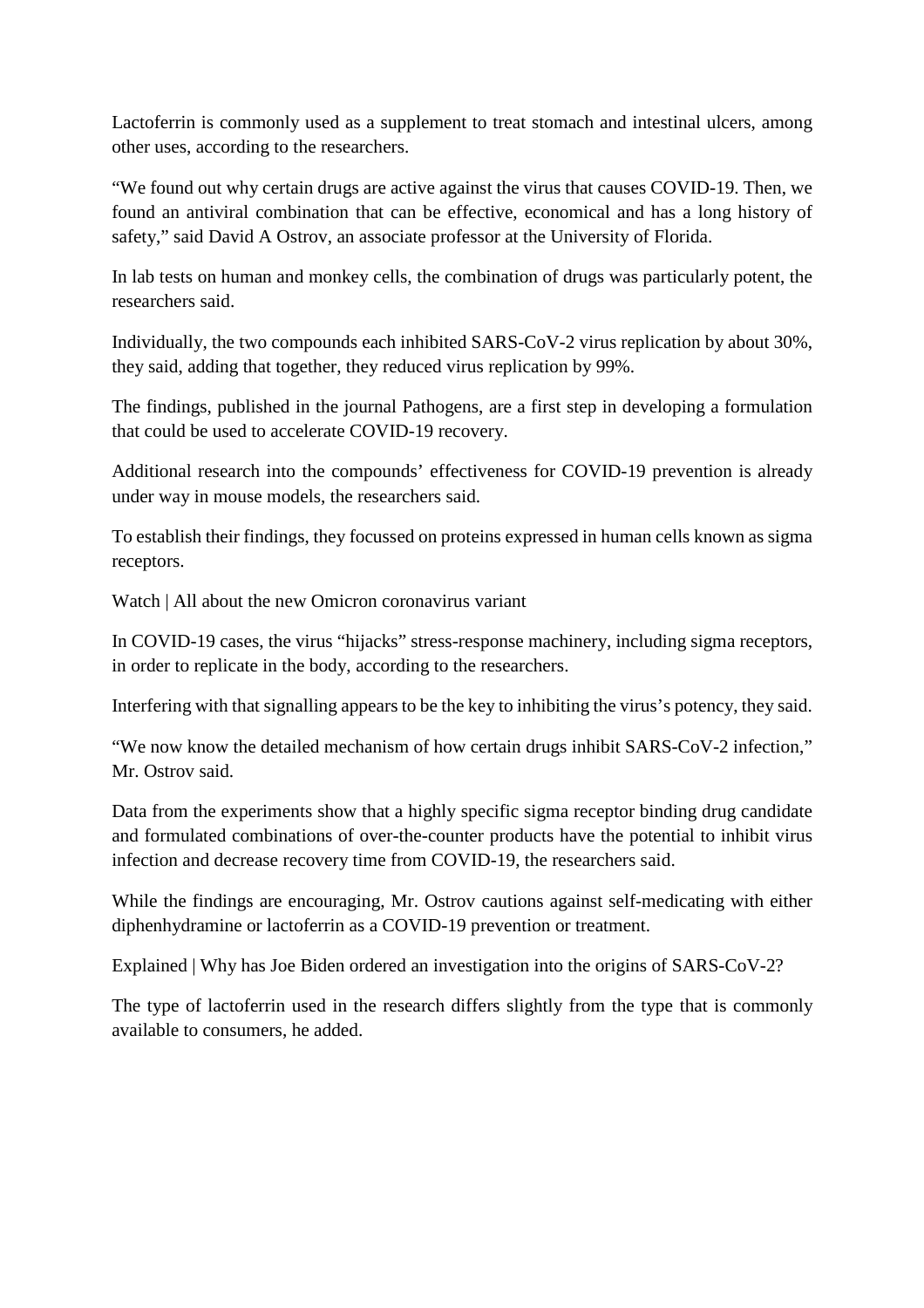#### **WHO**

#### **'Highly unlikely' existing vaccines will fail against Omicron: WHO (The Hindu: 202101217)**

https://www.thehindu.com/sci-tech/health/highly-unlikely-existing-vaccines-will-fail-againstomicron-who/article37892111.ece

There are indications that Omicron is better at infecting people who have been vaccinated or already had COVID-19. | File

In the fight against all COVID-19 variants, WHO emergencies director Michael Ryan said, "the best weapon we have right now is to get vaccinated."

Omicron does not appear to cause more severe disease than previous COVID-19 variants, and is "highly unlikely" to fully dodge vaccine protections, a top WHO official said.

The World Health Organization's second-in-command, said that while a lot remained to be learned about the new, heavily mutated variant of COVID-19, preliminary data indicated it did not make people sicker than Delta and other strains.

"The preliminary data doesn't indicate that this is more severe. In fact, if anything, the direction is towards less severity," WHO emergencies director Michael Ryan said in an interview, insisting though that more research was needed.

"It's very early days, we have to be very careful how we interpret that signal," he said.

At the same time, he said there was no sign that Omicron could fully sidestep protections provided by existing COVID-19 vaccines.

"We have highly effective vaccines that have proved effective against all the variants so far, in terms of severe disease and hospitalisation," the 56-year-old epidemiologist and former trauma surgeon said.

"There's no reason to expect that it wouldn't be so" for Omicron, he said, pointing to early data from South Africa where the variant was first detected that "suggest the vaccine at least is holding up in protection terms".

The new variant of COVID-19 should be fought with the same measures, including vaccines, masks and physical distancing. | File

The new variant of COVID-19 should be fought with the same measures, including vaccines, masks and physical distancing. | File

Vaccination is the best weapon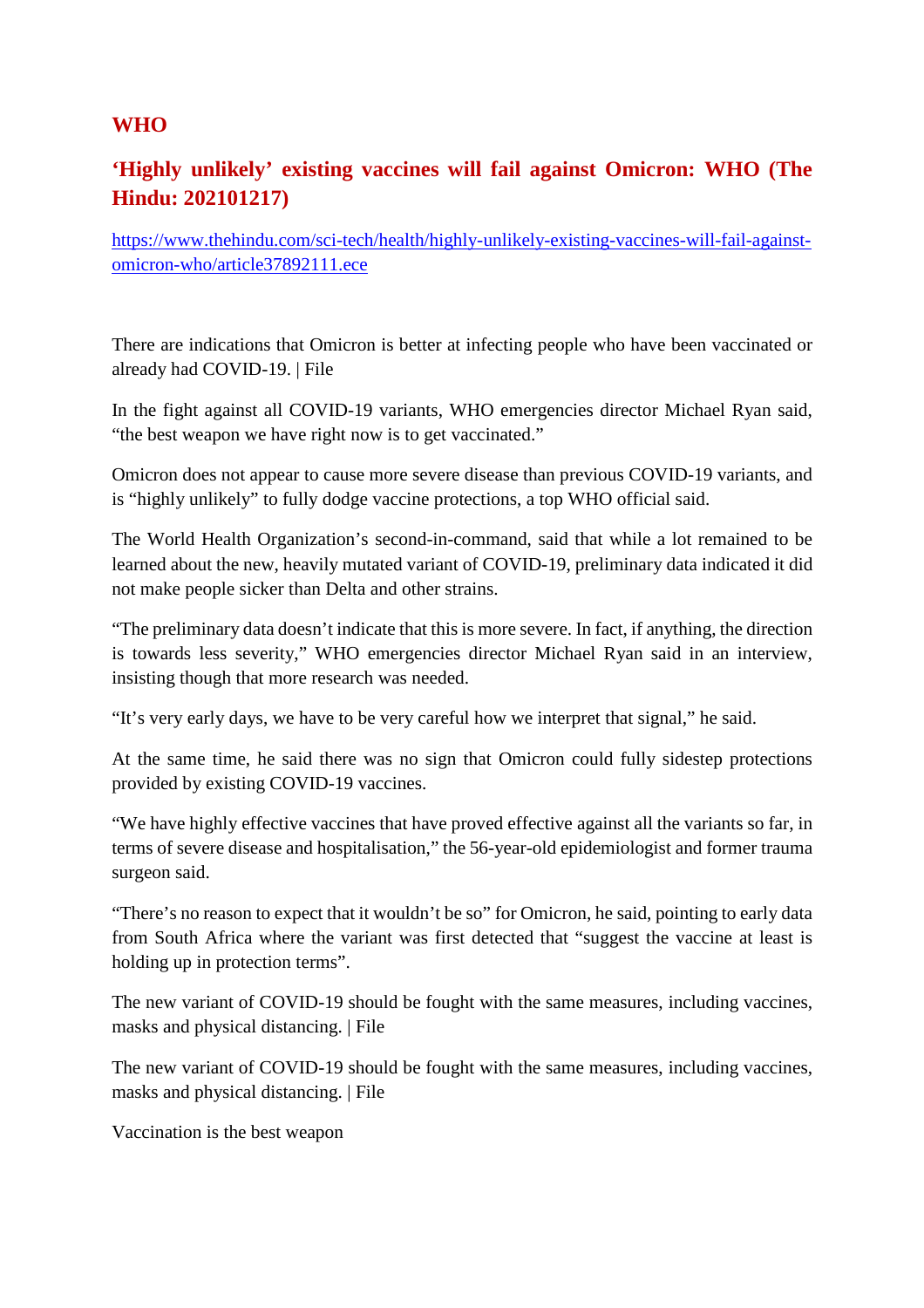Mr. Ryan acknowledged it was possible that the existing vaccines might prove less effective against Omicron, which counts more than 30 mutations on the spike protein that dots the surface of the coronavirus and allows it to invade cells.

But he said it was "highly unlikely" it would be able to evade vaccine protections altogether.

"We have to confirm if there's any lapse in that protection, but I would expect to see some protection there," he said.

"The preliminary data from South Africa wouldn't indicate that we will have a catastrophic loss of efficacy. In fact, the opposite at the moment," Mr. Ryan said.

Also read: With Omicron, third wave projected to hit India by Feb, says IIT scientist

In the fight against all COVID-19 variants, he said, "the best weapon we have right now is to get vaccinated."

Two weeks after first being identified, Omicron has been found in dozens of countries around the world.

Early data from South Africa indicates that the new variant is likely more transmissible than previous variants, Mr. Ryan said, adding that this was not a surprise.

"When any new variant emerges, it will tend to be more transmissible, because it's got to compete with previous variants," he said.

Same rules for new variant

Mr. Ryan said one could expect Omicron to gradually replace Delta as the dominant strain.

But he pointed out that Omicron had so far been seen spreading especially quickly in South Africa, where Delta had waned, and may just be "exploiting a gap in the transmission of Delta".

There are also indications that Omicron is better at infecting people who have been vaccinated or already had COVID-19.

"There is some evidence to suggest that reinfection with Omicron is more common than it was with previous waves or previous variants," Mr. Ryan said.

But, "we're particularly interested in seeing not whether you can be reinfected with Omicron, but whether any new infection is more or less severe," he said.

Also read: The Omicron response is not making sense

He said that, as the current COVID-19 vaccines aim to prevent severe disease but do not necessarily protect against simply contracting the virus, reinfections with mild or no symptoms were of lesser concern.

In any case, Mr. Ryan said, despite its mutations, the new variant was still COVID-19, and should be fought with the same measures, including vaccines, masks and physical distancing.